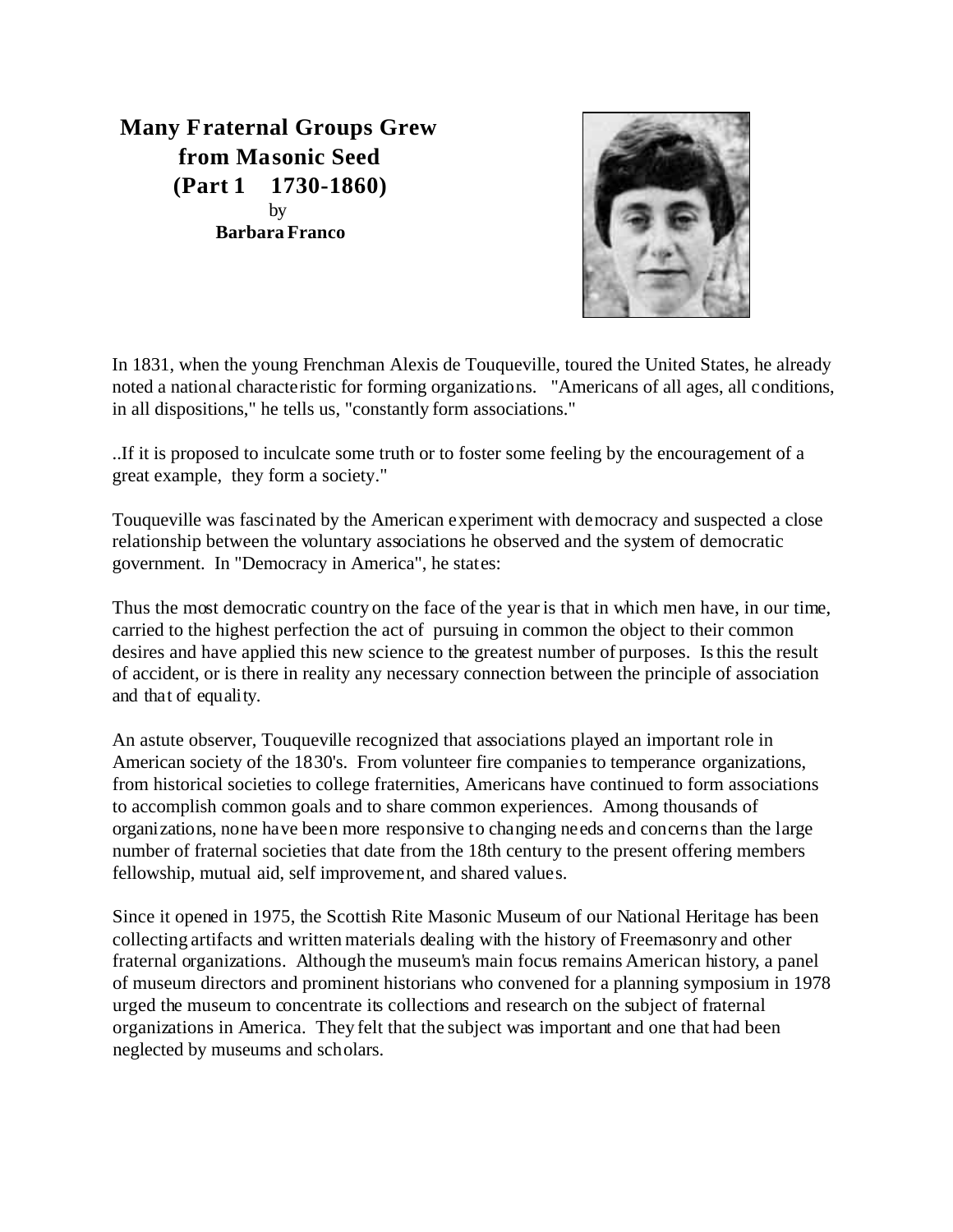The research and collecting that has taken place over the past ten years has confirmed Touqueville's opinion that "nothing...is more deserving, attention than the intellectual and moral associations of America.... In the democratic countries the science of association is the mother of science; the Progress of all the rest depends upon the progress it has made."

At the time of Touqueville s visit, fraternal organizations were already a 100-year-old tradition in America. Beginning in the 1730's with the establishment of lodges of Freemasons in Philadelphia and Boston, fraternal organizations took root and prospered on Americans soil. Many with transplanted from Europe, others developed here, but all patterned themselves after Freemasonry to include ritual, regalia, and secret passwords. A variety of aims characterize these organizations co-operative insurance, social or political change, patriotism, protection of labor interests, and personal virtue, and public abstinence.

From Masonic lodges to Grange halls, all fraternal organizations share basic similarities. Rituals and degrees borrow exotic titles and dramatic scenarios from ancient legends, historical incidents, or mythology. Bonds of secrecy held establish solidarity among members. Regalia provides fantasy and drama; the lodge provides fellowship; and death and sickness benefits offered a sense of security prior to Social Security, pension plans, and medical and life insurance.

Freemasonry, the earliest the fraternal organizations established in America was transported from England in the 1730's as a philosophical society associated with the liberal ideas of the Enlightenment, yet steeped in the ancient tradition of the stonemasons guilds. Early lodges in America and England met in taverns or private homes. Good fellowship and strong spirits often accompanied the philosophical discussions of new ideas while the rituals were designed to educate and improve moral virtues. The symbols of Freemasonry were drawn from a wide variety of 18<sup>th</sup>-century sources that included stonemasons tools, classical architecture, the beehive of industry, the anchor of hope, mourning symbols, and heraldry.

An account book of a Philadelphia Lodge, dated June 24, 1731, is the earliest lived in record of an American Lodge, although earlier accounts of the British Masonic items in America suggest that Americans were familiar with Freemasonry before 1731. American lodges were chartered by the Grand Lodge of England established 1717, the Grand Lodge of Ireland established 1729, or the Grand Lodge of Scotland, 1736.

Freemasonry in America grew rapidly and played an important role in the social and political history of the country. Meeting in public taverns, 18<sup>th</sup>-century Masonic lodges provided a vehicle for the popularization and spread of new ideas that included the equality of man, the power of reason over dogma, and the existence of natural laws. These radical ideas eventually formed the basis for American arguments favoring political separation from Great Britain.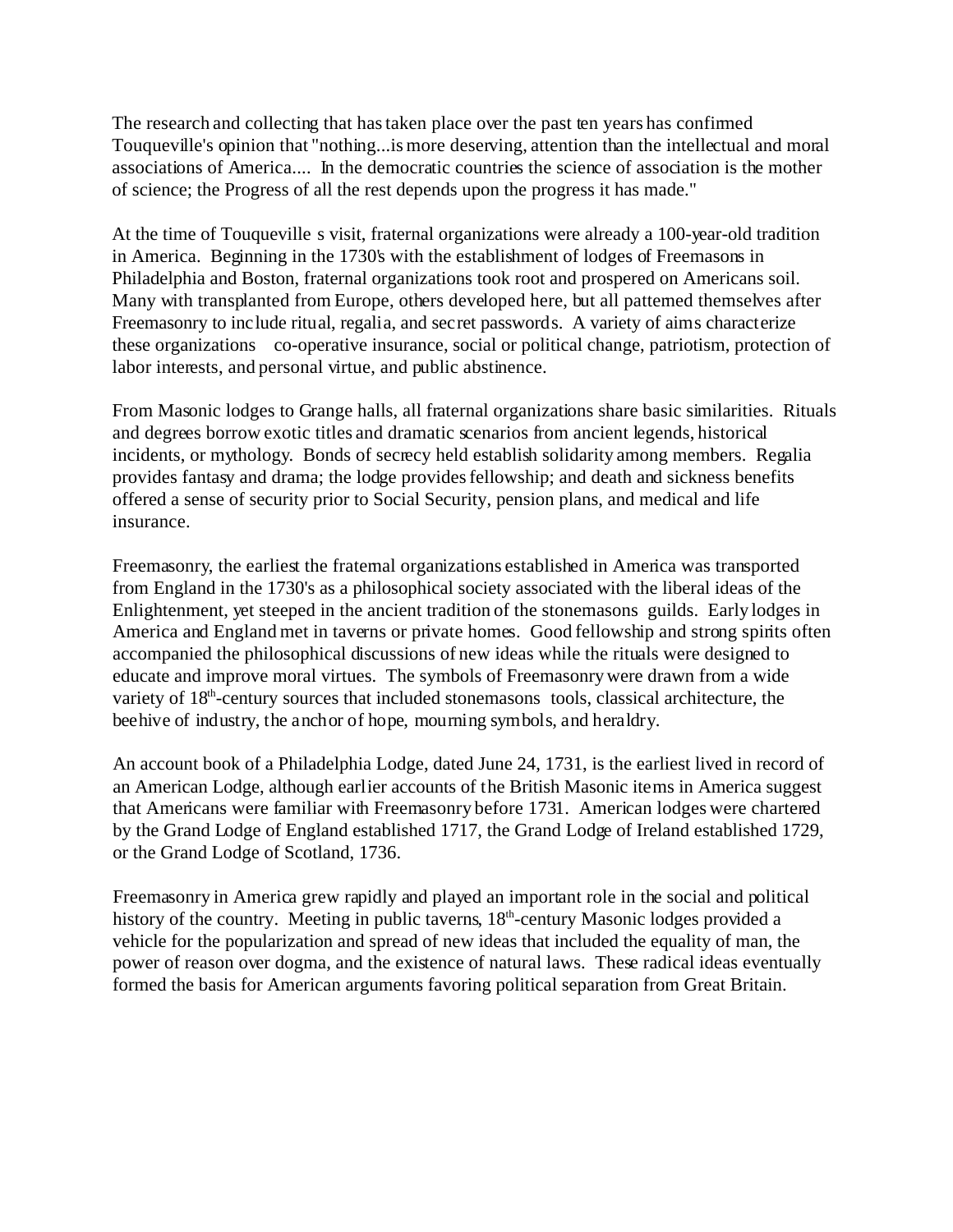During the Revolutionary Period, Freemasonry served as a unifying influence. Relations among the American colonies had often been characterized by jealousies, territorial disputes, and widely diverse ethnic, social and religious groups. By 1775, Masonic lodges established in each the 13 colonies served as a common denominator to help bring the divergent groups within the colonies into a single national entity. At least nine of the signers of the Declaration of Independence and many of the military leaders of the Revolution were Freemasons. George Washington s Masonic affiliation was an important ingredient in his role as military and political leader of the new nation.

Masonic ties and patriotism were so closely entwined during this period that they virtually merge in popular usage. The ideas of equality, reasons, and brotherhood of man, inherent in Freemasonry, had been translated into American independent and democracy.

In searching for a style that would represent the newly formed United States, American craftsmen, many of whom were members of the fraternity, quite naturally turned to the wellknown system of symbols that Freemasonry provided.

In America, to what the most widespread use of these emblems as decoration date of the last quarter of the  $18<sup>th</sup>$ -century it continues to the 1830. So many of the individuals involved in the Revolution were Freemasons the Masonic imagery, often combined accuracy symbols, to be found that almost every type of deadly technology used in America I can truly be considered at national style that went beyond the exclusive use of the fraternity of Freemasons. The most dramatic example is probably the use of the all seeing I and prevent on the seal the egg states, but federal style furniture, clocks, angle American ceramics, trainees export or floods, glassware s, and textiles, as well as specific Lodge furnishings and regalia also attest to the prominent of the symbols in the  $18<sup>th</sup>$  and  $19<sup>th</sup>$ -century America.

In addition to remaining one of the most popular fraternal organizations in America from the  $18<sup>th</sup>$ century to the present, Freemasonry has also served as a model for the many other organizations that proliferated in the  $19<sup>th</sup>$  century. Following the pattern set by Freemasonry, other American fraternal groups developed a similar didactic style using symbols to teach democratic principles and personal virtues in a changing American society, much as Freemasonry taught its own moral system. Because Freemasons were often involved in establishing new fraternal orders, many incorporated Masonic symbols in their own rituals. Thus the square and compasses, beehive, hour-glass, and clasped hands appear among the symbols of many organizations.

While the earliest fraternal artifacts are almost exclusively Masonic, by the  $19<sup>th</sup>$  century other groups joined Freemasonry with similar types of decoration and artifacts. The 19<sup>th</sup> century provides a chronology of fraternal organizations whose foundings parallel important developments in American social and cultural history.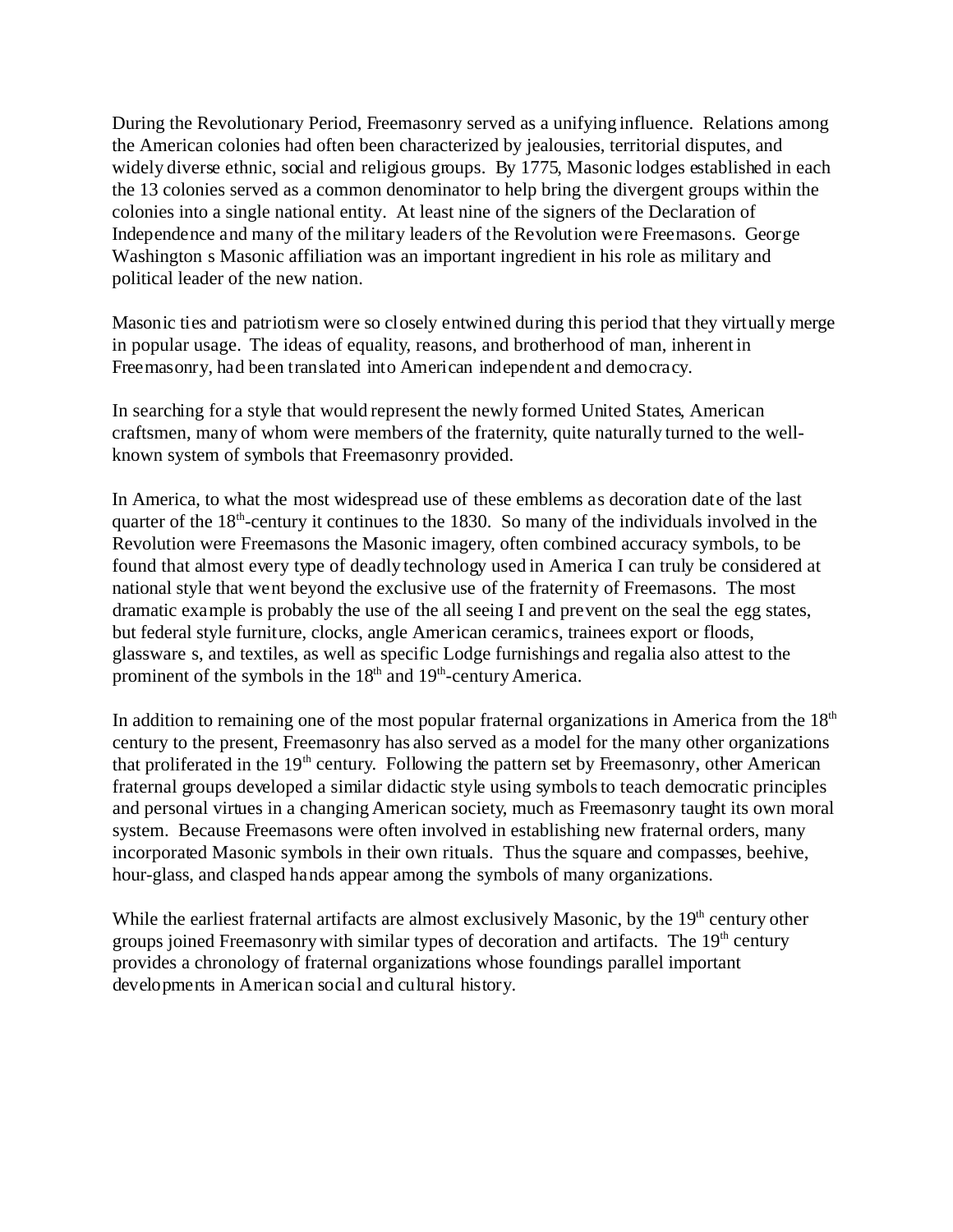Odd Fellowship originated the England as early as 1745. Similar to Freemasonry, it has degrees and symbols and teaches moral lessons in its ritual. Thomas Wildey and other English Odd Fellows who emigrated to America organized the Independent Order of Odd Fellows beginning with a Lodge in Baltimore, Maryland, in 1819. The main symbols of the order are the three links representing Friendship, Love and Truth; clasped hands, and heart in hand.

The Odd Fellows differed from Freemasonry by offering a more specific beneficiary program in which members systematically contributed to a fund from which sick or distressed members, their widow, and orphans could be paid.

By the end of the 19<sup>th</sup>-century, in part due to its insurance aspects, Odd Fellowship equalled or even outstripped Freemasonry in membership. Many men belonged to both organizations. The large membership of Odd Fellows in the mid- $19<sup>th</sup>$  century is supported by the number of interesting decorative arts pieces with the symbols of the organization that are found from this period. The three links, the heart in hand, and clasped hands of Odd Fellowship became almost as prevalent as the square and compasses.

The 1830's marked a new period of growth for fraternal organizations in America. The Ancient Order of Foresters, based on the legends of Robin Hood, was established in America in 1832, followed in 1834 by the Improved Order of Red Men, which drew its inspiration from American Indian legend. In 1835, the United Ancient Order of Druids, which based its ritual of the Druid traditions and legends, was established in America from England. All of these organization were modelled on the lines of Odd Fellowship, offering mutual benefit in the event of sickness and death in addition to fraternal rituals and social contract.

The 1830's and 1840's marked the first of the  $19<sup>th</sup>$  century waves of immigrants from Europe, and fraternal orders developed in response to these new Americans. In 1820's, fewer than 6,000 Germans and 54,000 Irish emigrated to America. In each of the next two decades, those figures jumped to 125,000 and 385,000 German immigrants and 207,000 and 790,000 Irish immigrants.. The Ancient Order of Hibernians in America, established in New York in 1836, was devoted to paying relief and death benefits, the advancement of the Roman Catholic religion, and promotion of Irish national traditions. Similarly, the Order of the Sons of Hermann, established 1840, and the German Order of the Harugari in 1847 were both founded in response to the ethnic prejudice directed against recent German immigrants.

Fraternal organizations played a particularly important role among German-Jewish immigrants. Traditional Jewish life had centered around the synagogue and the village. In America these institutions with disrupted by assimilation, religious reform, and cultural differences among Sephardic and German Jews. Jewish relief societies first operated under the auspices of individual synagogues, but often found their efforts fragmented.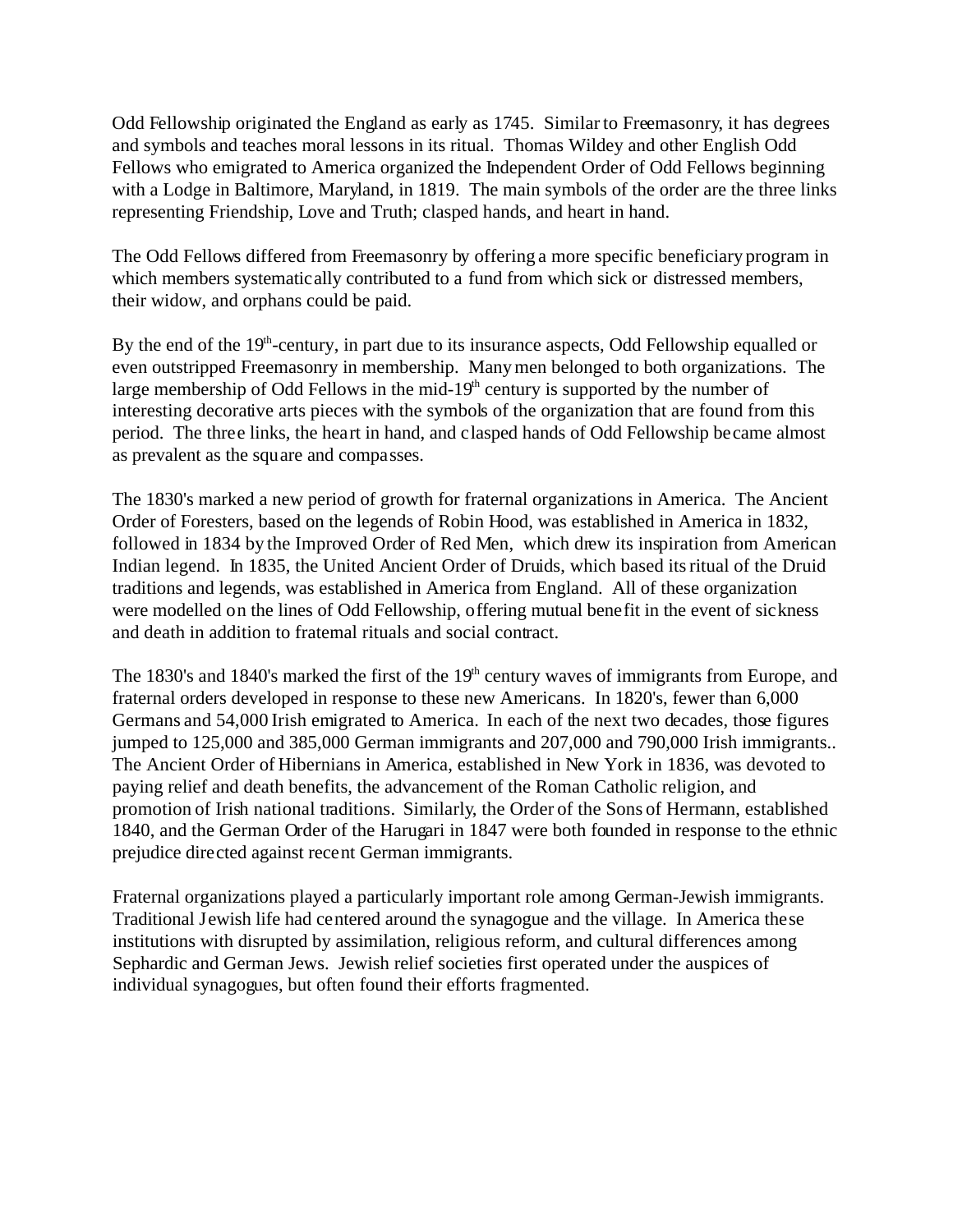In the 1840's secular fraternal orders developed: B nai B rith in 1843, the Free Sons of Israel in 1846, and the United Order of True Sisters in 1849. These organizations provided a way for Jews of various nationalities and sects to help each other while maintaining their Jewish identity.

Writing in 1878, Charles Wesolowsky, a Freemason and a member of B nai B rith wrote that Thanks to Providence B B Lodge is now the supplement, and no matter where you are, the same work, the same sign, the same spirit, you are *at home* and amongst brothers indeed. The rites, regalia, and mottoes of these organizations, based on Freemasonry and Odd Fellowship, offered at American aura that might be denied Jews elsewhere.

Wessolowsky offers an interesting example of how a German-Jewish immigrant in the  $19<sup>th</sup>$ century viewed fraternal organizations in America. On his tombstone he wanted the inscription to include his Masonic achievement, Past Grand High Priest of Georgia because it demonstrated the extent to which an immigrant Jew living in America could enter into brotherhood with his Gentile neighbours and still retain his identity as a Jew and pride in his Jewish heritage.

At the same time that increasing numbers of immigrants were creating their own fraternal orders to help adapt to their new American Identity, many native-born Americans began to fear that these new arrivals would corrupt American traditions and take jobs away from them.

The order of United American Mechanics, founded in Philadelphia in 1845, became the first of the nativist fraternal organizations. Its objectives were to be patriotic, social and benevolent fraternal order composed of native white male citizens who would help native-born Americans find employment, protect the public school system, and aid the widows and orphans of members. It specifically opposed the immigration of large numbers of German and Irish Roman Catholics in the 1840's. The organization s emblem incorporated the Masonic square and compasses with the arm of labor wielding a hammer and the American flag.

The Junior Order of United American Mechanics, founded in 1853, became a separate society sharing the same nativist concerns.

Probably the best known of the nativist fraternal organizations of this period is the Order of the Star-Spangled Banner, better known as the Know-Nothings. Members would reply that they ken nothing when asked about the new secret political group. Drawing from its support from the members os other fraternal organizations with nativist sentiments such as the United American Mechanics and the Brotherhood of the Union, the Know-Nothings won surprising political victories in elections following its founding in 1852. By 1856, the group was restructured as a non-secret, national political organization throughout the 1850's and only lost strength in the 1860's when the Civil War overshadowed concerns about immigration.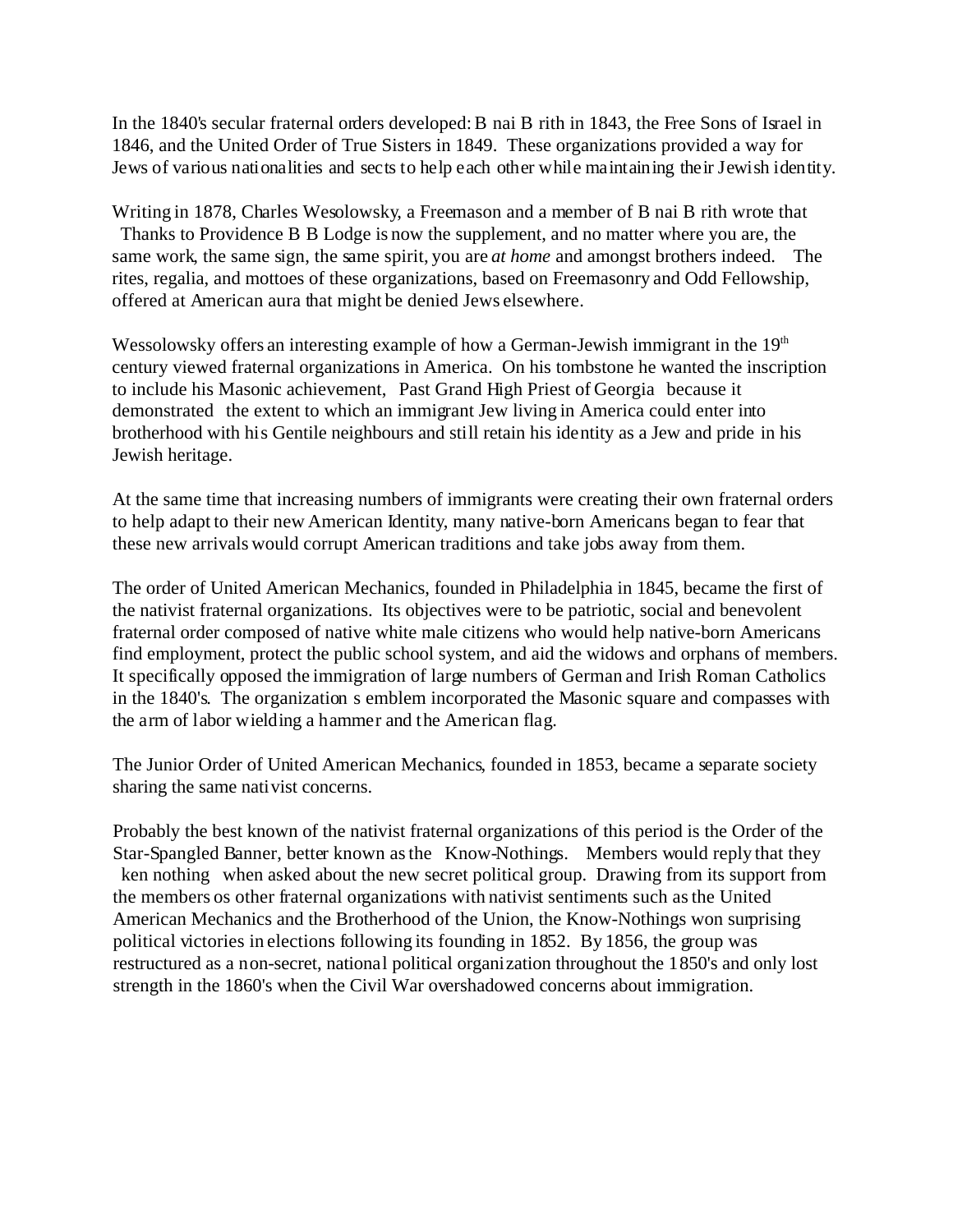Nativism was not the only burning issue of the 1840's that found expressing in fraternal organizations. In 1842 the Sons of Temperance organized in New York as a fraternal benefit society and same year the Independent Order of Rechabites was brought to the United States from England as a secret fraternal and total abstinence society. From these organizations a number of groups developed such as the independent Order of Good Templars and the Templars of Honor and Temperance. Organized in 1850, the Independent Order of Good Templars offered no insurance benefits and was one of the first fraternal organizations to admit both men and women.

The issue of women s rights was voiced at the First Women s Rights Convention have the Seneca Falls, N.Y., in 1848. The emerging role of women in America can be seen in the fraternal organizations of this period. Increasingly organizations like the Odd Fellows felt they needed to explain why women were not included. An Odd fellows Monitor and Guide for 1878, for example, explains that Lodges of Odd Fellows are formed, and in them men are banded together to do what is natural for women to do. The leading principles of our Order are but the innate principles of women s nature.

In fact, the Odd Fellows became one of the first men s fraternal organizations to establish a degree for women with the Daughters of Rebekah founded in 1851. Freemasonry followed in 1857 with the Order of the Eastern Star.

If some organizations argued that women did not need fraternal organizations, others felt that they needed women. According to Rosswell Hassam s Readings and Recitations for Good Templar Lodges published in 1880, the independent Order of Good Templars proudly proclaimed the reasons for the success by including that the Order was fortunate in at once calling to its aid the wonderful help a woman. No similar institution had ever taken the step before...

Jewish women, in particular, used organizations to play a more prominent role in community affairs. The United Order of True Sisters, founded by Henrietta in 1846, was modelled after the Independent Order of B nai B rith and became the first women s fraternal and philanthropic organization in the United States.

Even before the Civil War and the Emancipation Proclamation, the status of free blacks came into question in relation to American fraternal organizations. Mirroring the status of blacks in America society, most fraternal organizations simply excluded black members. Prince Hall, a free black clergyman serving a congregation in Cambridge, Mass., was one of 15 black men initiated into Freemasonry on March 6, 1775, in a British Army lodge whose members were stationed in Boston. Hall then formed a Masonic Lodge of black man, subsequently receiving a charter from the Grand Lodge of England when he was unable to obtain one from the Provincial Grand Lodge of Massachusetts. Hall went on to fight in the American Revolution at the Battle of Bunker Hill. Prince Hall Freemasonry proceeded to form its own Grand Lodges and higher degrees and has remained an important part of the American black community.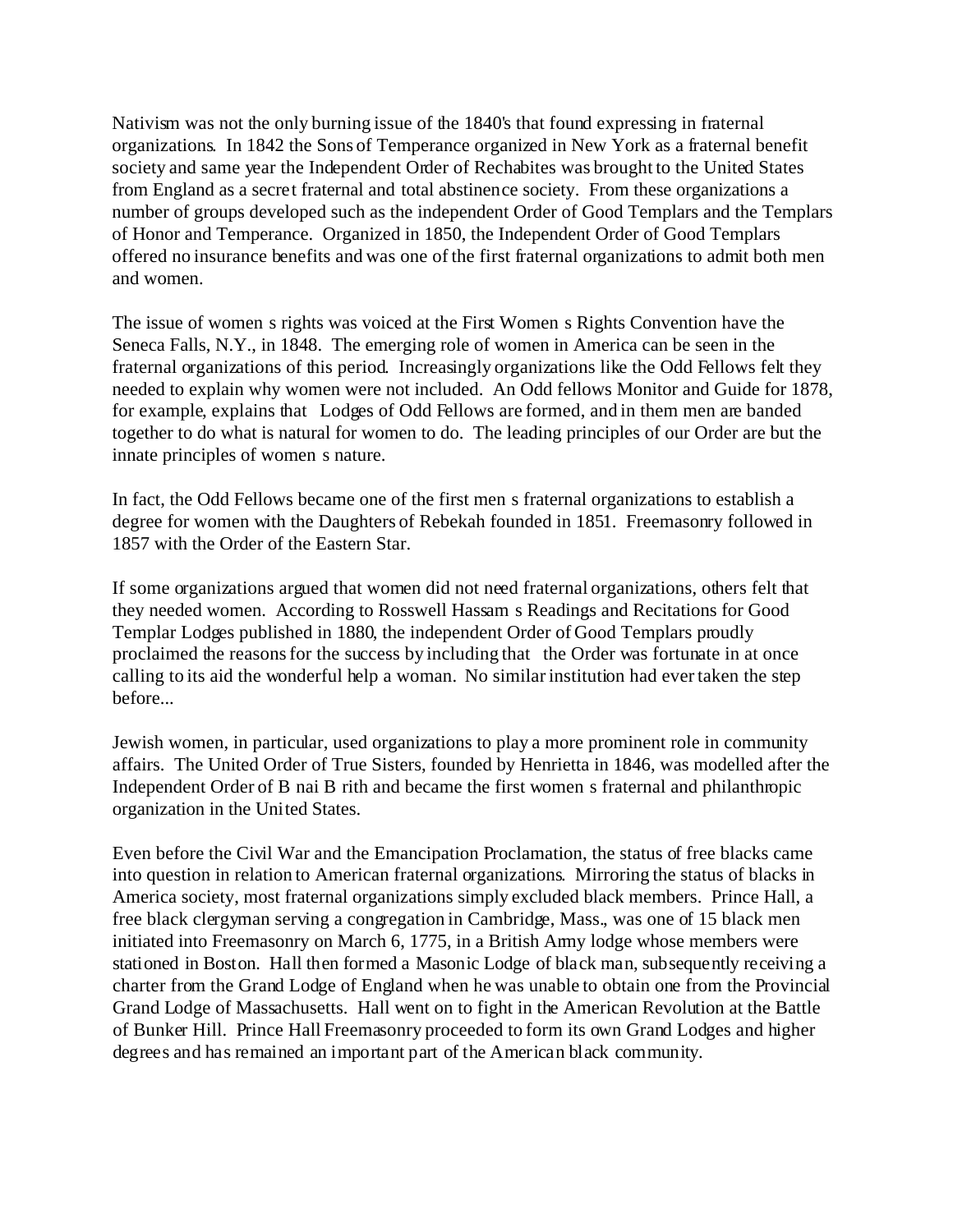Similarly, Peter Ogden, a black sailor initiated into Odd Fellowship in England, founded the Grand United Order of Odd Fellows when the American Independent Order of Odd Fellows would not grant a charter because the signers were of African descent. Ogden instead requested a charter through his own lodge in Liverpool, England.

Households of Ruth, a black women s group based of the Biblical story of Ruth and Naomi, was started in 1856.

Representing nearly every ethnic group, religion, and race, and both sexes, fraternal organizations played a critical role in the emergence of American pluralism from the late 1700's to the Civil War. Freemasonry helped popularize the Enlightenment ideals of liberty, equality, and fraternity. Most fraternal organizations taught the secular democratic virtues of friendship, unity, loyalty, charity and education.

The Odd Fellows Text Book in 1851 states that Odd Fellowship is genuine republicanism because in the disposition of its government and the bestowment of its bounties and Honor, the people, the members bear the rule and share equal and undisputed rights.

Fraternal organizations helped to assimilate immigrants into America society by reinforcing democratic values in their rituals and by practician democratic rule in their organizational bylaws. They also offered stability through periods of social and political change whether in the years of uncertainty following the American Revolution, or the turmoil of the Civil War. === ==== ==== ==== ==== ====

1999-11-01